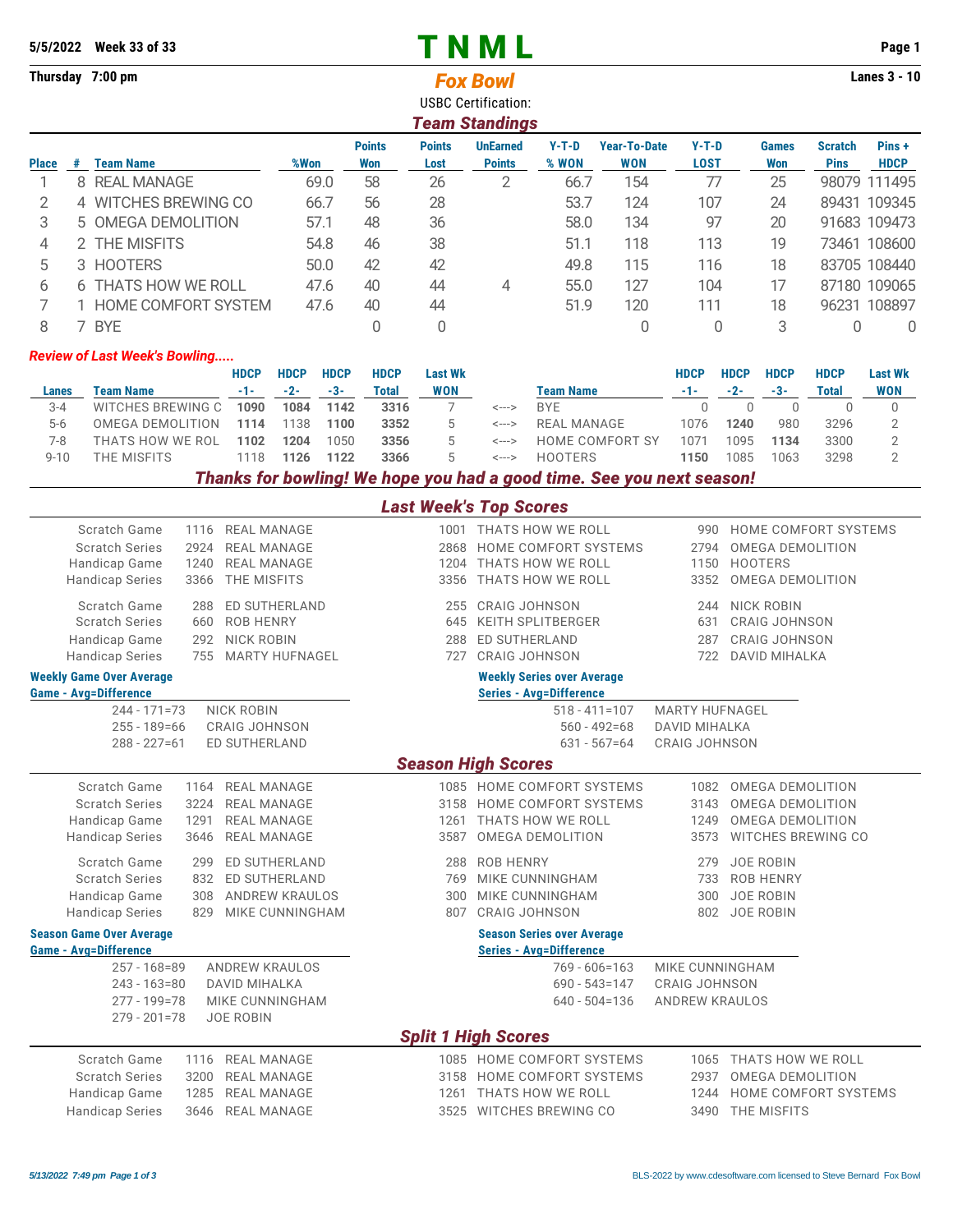|                                                                                                                                                                                                                                                  |                                                                                             |                                                                                                                                                                                                                              |                         |                                                                                                                                                                                                                                                                                                   |                                              | <b>Split 1 High Scores - Continued</b> |          |                                                                               |                |            |                    |       |                  |                  |
|--------------------------------------------------------------------------------------------------------------------------------------------------------------------------------------------------------------------------------------------------|---------------------------------------------------------------------------------------------|------------------------------------------------------------------------------------------------------------------------------------------------------------------------------------------------------------------------------|-------------------------|---------------------------------------------------------------------------------------------------------------------------------------------------------------------------------------------------------------------------------------------------------------------------------------------------|----------------------------------------------|----------------------------------------|----------|-------------------------------------------------------------------------------|----------------|------------|--------------------|-------|------------------|------------------|
| Scratch Game<br>299<br>ED SUTHERLAND<br><b>Scratch Series</b><br>832<br>ED SUTHERLAND<br><b>TONY HANSON</b><br>Handicap Game<br>308<br><b>Handicap Series</b><br><b>JOE ROBIN</b><br>802                                                         |                                                                                             | <b>ROB HENRY</b><br>290 ADAM LANDRY<br>268<br>760<br><b>ADAM LANDRY</b><br>725<br><b>DICK MINER</b><br><b>JOE SCHWEIHS</b><br><b>DAVID MIHALKA</b><br>300<br>298<br><b>TONY HANSON</b><br><b>CHARLIE RIGGS</b><br>779<br>767 |                         |                                                                                                                                                                                                                                                                                                   |                                              |                                        |          |                                                                               |                |            |                    |       |                  |                  |
|                                                                                                                                                                                                                                                  |                                                                                             |                                                                                                                                                                                                                              |                         |                                                                                                                                                                                                                                                                                                   |                                              | <b>Split 2 High Scores</b>             |          |                                                                               |                |            |                    |       |                  |                  |
| Scratch Game<br><b>REAL MANAGE</b><br>1133<br><b>Scratch Series</b><br>3135<br><b>REAL MANAGE</b><br><b>REAL MANAGE</b><br>Handicap Game<br>1271<br><b>Handicap Series</b><br><b>REAL MANAGE</b><br>3541<br>Scratch Game<br>ED SUTHERLAND<br>278 |                                                                                             |                                                                                                                                                                                                                              |                         | 1080 HOME COMFORT SYSTEMS<br>1022 THATS HOW WE ROLL<br>HOME COMFORT SYSTEMS<br>2937<br>OMEGA DEMOLITION<br>3006<br>1232 THATS HOW WE ROLL<br>HOME COMFORT SYSTEMS<br>1188<br>3553<br>THATS HOW WE ROLL<br><b>WITCHES BREWING CO</b><br>3507<br><b>ROB HENRY</b><br><b>JOE ROBIN</b><br>279<br>279 |                                              |                                        |          |                                                                               |                |            |                    |       |                  |                  |
|                                                                                                                                                                                                                                                  | <b>Scratch Series</b><br>ED SUTHERLAND<br>773<br><b>TONY HANSON</b><br>Handicap Game<br>270 |                                                                                                                                                                                                                              |                         |                                                                                                                                                                                                                                                                                                   | 733<br><b>ROB HENRY</b><br>NICK ROBIN<br>302 |                                        |          | 658<br><b>DICK MINER</b><br>MIKE CUNNINGHAM<br>300<br><b>JOE ROBIN</b><br>300 |                |            |                    |       |                  |                  |
|                                                                                                                                                                                                                                                  | <b>Handicap Series</b>                                                                      | 807                                                                                                                                                                                                                          | <b>CRAIG JOHNSON</b>    |                                                                                                                                                                                                                                                                                                   |                                              | 748 JOE ROBIN                          |          |                                                                               |                | 730        | <b>TONY HANSON</b> |       |                  |                  |
|                                                                                                                                                                                                                                                  | <b>Bowling</b>                                                                              |                                                                                                                                                                                                                              |                         |                                                                                                                                                                                                                                                                                                   |                                              | <b>Team Rosters</b>                    |          | <b>To Raise</b>                                                               | <b>To Drop</b> |            |                    |       |                  | <b>HDCP</b>      |
| ID#                                                                                                                                                                                                                                              | <b>Hand</b><br><b>Name</b>                                                                  |                                                                                                                                                                                                                              |                         | <b>Avg HDCP</b>                                                                                                                                                                                                                                                                                   |                                              | <b>Pins Gms</b>                        |          | $Avg +1$                                                                      | $Avg -1$       | $-1 -$     | $-2-$              | $-3-$ | <b>Total</b>     | <b>Total</b>     |
|                                                                                                                                                                                                                                                  | <b>1 - HOME COMFORT SYSTEMS</b>                                                             |                                                                                                                                                                                                                              |                         |                                                                                                                                                                                                                                                                                                   |                                              |                                        |          |                                                                               |                |            |                    |       |                  |                  |
| 1                                                                                                                                                                                                                                                |                                                                                             |                                                                                                                                                                                                                              | <b>TOM LABARBERA</b>    | 171                                                                                                                                                                                                                                                                                               | 48                                           | 16504                                  | 96       | 524                                                                           | 424            | 201        | 160                | 171   | 532              | 676              |
| $\overline{2}$                                                                                                                                                                                                                                   |                                                                                             | <b>TOM BOWDEN</b>                                                                                                                                                                                                            |                         | 199                                                                                                                                                                                                                                                                                               | 23                                           | 19737                                  | 99       | 663                                                                           | 560            | 168        | 185                | 195   | 548              | 617              |
| 3                                                                                                                                                                                                                                                |                                                                                             | <b>STEVE BILICA</b>                                                                                                                                                                                                          |                         | 196                                                                                                                                                                                                                                                                                               | 26                                           | 16467                                  | 84       | 672                                                                           | 584            | a186       | a186               | a186  | 558              | 636              |
| 5                                                                                                                                                                                                                                                |                                                                                             | <b>DICK MINER</b>                                                                                                                                                                                                            |                         | 207                                                                                                                                                                                                                                                                                               | 16                                           | 19288                                  | 93       | 680                                                                           | 583            | 177        | 231                | 218   | 626              | 674              |
| 41                                                                                                                                                                                                                                               |                                                                                             | <b>MIKE BILICA</b>                                                                                                                                                                                                           |                         | 191                                                                                                                                                                                                                                                                                               | 30                                           | 8623                                   | 45       | 593                                                                           | 544            | 195        | 189                | 220   | 604              | 697              |
|                                                                                                                                                                                                                                                  | $\overline{4}$<br><b>ADAM LANDRY</b>                                                        |                                                                                                                                                                                                                              | 222                     | $\overline{2}$                                                                                                                                                                                                                                                                                    | 6669                                         | 30                                     | 690      | 656                                                                           |                |            |                    | 0     | $\boldsymbol{0}$ |                  |
|                                                                                                                                                                                                                                                  | 60<br><b>BRAD PAYNTER</b><br>2 - THE MISFITS                                                |                                                                                                                                                                                                                              | 197                     | 25                                                                                                                                                                                                                                                                                                | 591                                          | 3                                      | 597      | 590                                                                           |                |            |                    | 0     | $\mathbf{0}$     |                  |
|                                                                                                                                                                                                                                                  |                                                                                             | <b>DENNIS KALINS</b>                                                                                                                                                                                                         |                         |                                                                                                                                                                                                                                                                                                   |                                              | 11915                                  |          | 435                                                                           |                |            |                    | 145   |                  |                  |
| 6<br>7                                                                                                                                                                                                                                           |                                                                                             | <b>MIKE BEDNARZ</b>                                                                                                                                                                                                          |                         | 129<br>132                                                                                                                                                                                                                                                                                        | 86<br>83                                     | 11520                                  | 92<br>87 | 450                                                                           | 339<br>359     | 140<br>131 | 126<br>126         | 152   | 411<br>409       | 669<br>658       |
| 8                                                                                                                                                                                                                                                |                                                                                             | PAT HAYES                                                                                                                                                                                                                    |                         | 135                                                                                                                                                                                                                                                                                               | 81                                           | 11346                                  | 84       | 486                                                                           | 398            | 164        | 161                | 122   | 447              | 690              |
| 9                                                                                                                                                                                                                                                |                                                                                             | <b>TONY HANSON</b>                                                                                                                                                                                                           |                         | 171                                                                                                                                                                                                                                                                                               | 48                                           | 12863                                  | 75       | 553                                                                           | 474            | a161       | a161               | a161  | 483              | 627              |
| 10                                                                                                                                                                                                                                               |                                                                                             | <b>DAVID MIHALKA</b>                                                                                                                                                                                                         |                         | 165                                                                                                                                                                                                                                                                                               | 54                                           | 16350                                  | 99       | 582                                                                           | 479            | 170        | 200                | 190   | 560              | 722              |
| 42                                                                                                                                                                                                                                               |                                                                                             |                                                                                                                                                                                                                              | <b>DAVE SINDERSON</b>   | bk162                                                                                                                                                                                                                                                                                             | 56                                           | 486                                    | 3        | 492                                                                           | 485            |            |                    |       | 0                | $\boldsymbol{0}$ |
| 57                                                                                                                                                                                                                                               |                                                                                             |                                                                                                                                                                                                                              | <b>DENNIS CARBRAY</b>   | 190                                                                                                                                                                                                                                                                                               | 31                                           | 5140                                   | 27       | 590                                                                           | 559            |            |                    |       | 0                | 0                |
| 3 - HOOTERS                                                                                                                                                                                                                                      |                                                                                             |                                                                                                                                                                                                                              |                         |                                                                                                                                                                                                                                                                                                   |                                              |                                        |          |                                                                               |                |            |                    |       |                  |                  |
| 11                                                                                                                                                                                                                                               |                                                                                             | <b>FRANK TYPPI</b>                                                                                                                                                                                                           |                         | 139                                                                                                                                                                                                                                                                                               | 77                                           | 5315                                   | 38       | 425                                                                           | 383            |            |                    |       | $\pmb{0}$        | $\mathbf 0$      |
| 12                                                                                                                                                                                                                                               |                                                                                             |                                                                                                                                                                                                                              | <b>ANDY TRAKSZELIS</b>  | 182                                                                                                                                                                                                                                                                                               | 38                                           | 13114                                  | 72       | 611                                                                           | 535            | 222        | 179                | 181   | 582              | 699              |
| 13                                                                                                                                                                                                                                               |                                                                                             |                                                                                                                                                                                                                              | <b>MARTY HUFNAGEL</b>   | 138                                                                                                                                                                                                                                                                                               | 78                                           | 9572                                   | 69       | 436                                                                           | 363            | 187        | 169                | 162   | 518              | 755              |
| 14                                                                                                                                                                                                                                               |                                                                                             | <b>CHARLIE RIGGS</b>                                                                                                                                                                                                         |                         | 201                                                                                                                                                                                                                                                                                               | 21                                           | 18750                                  | 93       | 642                                                                           | 545            | 180        | 188                | 204   | 572              | 635              |
| 15                                                                                                                                                                                                                                               |                                                                                             | <b>ED ANASE</b>                                                                                                                                                                                                              |                         | 168                                                                                                                                                                                                                                                                                               | 51                                           | 15699                                  | 93       | 525                                                                           | 428            | 158        | 169                | 135   | 462              | 612              |
| 32                                                                                                                                                                                                                                               |                                                                                             |                                                                                                                                                                                                                              | RANDY GORALEWSKI        | 195                                                                                                                                                                                                                                                                                               | 27                                           | 7026                                   | 36       | 618                                                                           | 578            |            |                    |       | $\pmb{0}$        | $\overline{0}$   |
| 59                                                                                                                                                                                                                                               |                                                                                             | <b>DAVID STEVENS</b>                                                                                                                                                                                                         |                         | 171                                                                                                                                                                                                                                                                                               | 48                                           | 6690                                   | 39       | 534                                                                           | 491            | 168        | 145                | 146   | 459              | 597              |
|                                                                                                                                                                                                                                                  | <b>4 - WITCHES BREWING CO</b>                                                               |                                                                                                                                                                                                                              |                         |                                                                                                                                                                                                                                                                                                   |                                              |                                        |          |                                                                               |                |            |                    |       |                  |                  |
| 16                                                                                                                                                                                                                                               |                                                                                             |                                                                                                                                                                                                                              | ROBERT VILLALOBOS       | 176                                                                                                                                                                                                                                                                                               | 44                                           | 14821                                  | 84       | 578                                                                           | 490            | 152        | 206                | 205   | 563              | 695              |
| 17                                                                                                                                                                                                                                               |                                                                                             |                                                                                                                                                                                                                              | <b>ANDREW KRAULOS</b>   | 172                                                                                                                                                                                                                                                                                               | 47                                           | 16517                                  | 96       | 610                                                                           | 510            | 187        | 196                | 169   | 552              | 696              |
| 18                                                                                                                                                                                                                                               |                                                                                             | <b>BRIAN RAUB</b>                                                                                                                                                                                                            |                         | 188                                                                                                                                                                                                                                                                                               | 33                                           | 15849                                  | 84       | 594                                                                           | 506            | 168        | 161                | 179   | 508              | 604              |
| 19                                                                                                                                                                                                                                               |                                                                                             |                                                                                                                                                                                                                              | <b>JAIME VILLALOBOS</b> | 169                                                                                                                                                                                                                                                                                               | 50                                           | 15782                                  | 93       | 538                                                                           | 441            | 196        | 134                | 202   | 532              | 682              |
| $20\,$                                                                                                                                                                                                                                           |                                                                                             |                                                                                                                                                                                                                              | <b>NATHAN NAJDEK</b>    | 206                                                                                                                                                                                                                                                                                               | 17                                           | 9933                                   | 48       | 624                                                                           | 572            |            | a196 a196 a196     |       | 588              | 639              |
| 43                                                                                                                                                                                                                                               |                                                                                             |                                                                                                                                                                                                                              | JEFFERY VILLALOBOS      | 187                                                                                                                                                                                                                                                                                               | 34                                           | 5627                                   | 30       | 577                                                                           | 543            |            |                    |       | $\mathbf 0$      | 0                |
| 55                                                                                                                                                                                                                                               |                                                                                             | <b>DAN DOHERTY</b>                                                                                                                                                                                                           |                         | 186                                                                                                                                                                                                                                                                                               | 35                                           | 2798                                   | 15       | 568                                                                           | 549            |            |                    |       | 0                | 0                |